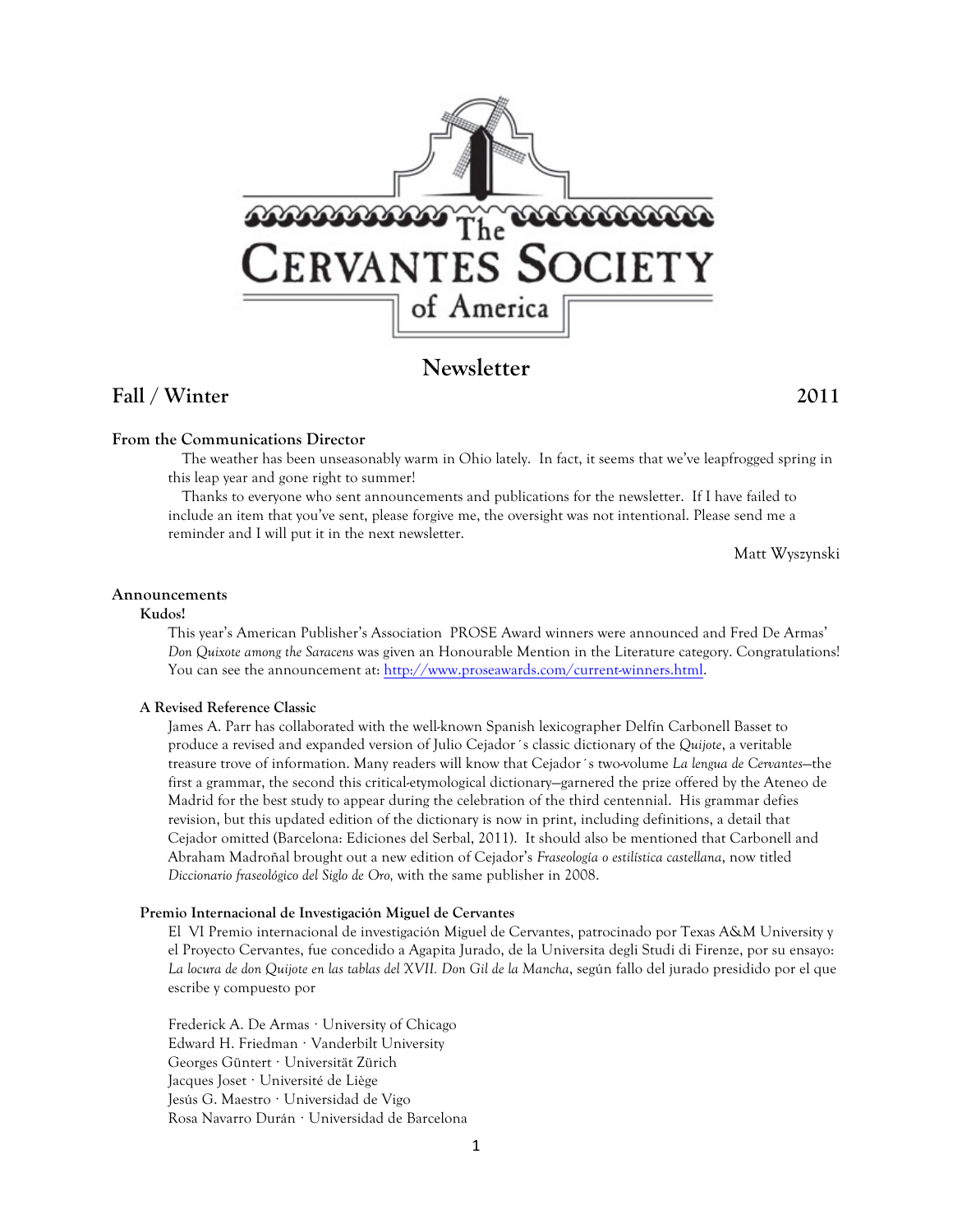Aldo Ruffinatto · Università degli Studi di Torino

El libro será publicado próximamente en la serie Biblioteca Cervantes de la Editorial de la Academia del Hispanismoasimismo patrocinada por TAMU y el Proyecto Cervantes.

### **The 2nd Central Texas Cervantes Symposium.**

The Cervantes Society of America Second Central Texas Cervantes Symposium was held October 21-22, 2011 in Austin, Texas with the generous support of Wizard Academy, and The Department of Spanish and Portuguese and the Center for European Studies at the University of Texas at Austin.

#### **Friday, October 21st**

**Session 1: Quixotic Considerations** Chair: Steven Wagschal (Indiana University) Charles Presberg (University of Missouri) "Shifting Doubles: The Fourfold Genre of *Don Quixote* " Matthew Wyszynski (University of Akron) "Justice in *Don Quixote II*" Ana Laguna (Rutgers University, Camden) "Quixote through the Neo-Baroque Eye" **Session 2: Others in Cervantes' Other Works** Chair: Cory Reed (University of Texas at Austin) Christina McCoy (University of Texas at Austin) "The Gendered Orient: Decorum, Artifice and Identity in Cervantes' *La Gran Sultana*" William Clamurro (Emporia State University) "Engaging the Cultural Geographies of Cervantes' *Novelas ejemplares*" **Session 3: Cervantine Speculations** Chair: Ana Laguna (Rutgers University, Camden) Michael McGrath (Georgia Southern University) "Spe salvi: The Hermeneutics of Cervantine Spirituality" Joan Cammarata, (Manhattan College) "Cervantine Perspectives on Conduct and Manners" **Session 4 Quixotic Frontiers** Moderator: Howard Mancing (Purdue University) Panelists: Bruce Burningham (Illinois State University) Ryan Schmitz (Texas Christian University) Eduardo Urbina (Texas A & M University)

**October 22nd** Wizard Academy Public Programs Held in Wizard's Tower

## **Public Program**

**Welcome** Roy Williams, Wizard Academy Howard Mancing, President, Cervantes Society of America

**Contested Margins** Christopher Weimer (Oklahoma State University) "Unanswered Needs: Islam, Orientalism, and Migration in *Don Quijote* and Tony Kushner's *Homebody/Kabul*"

Eric Graf (College of William and Mary)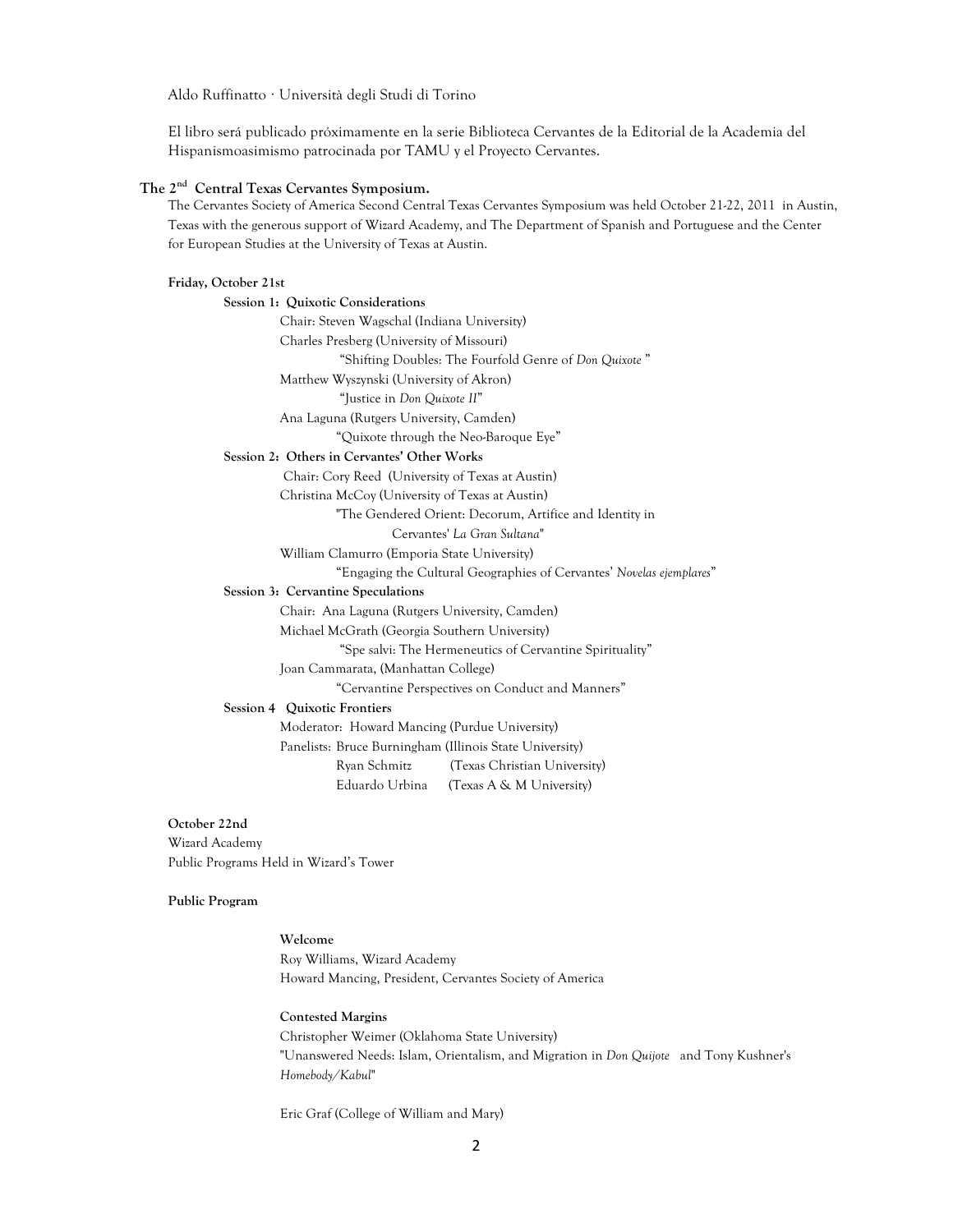#### "Inflation and Slavery in *Don Quixote* 1.29" **Roundtable Discussion: Our Cervantine Quests**

Moderator: Bruce Burningham (Illinois State University) Panelists: Howard Mancing (Purdue University) Lisa Vollendorf (California SU, Long Beach) Cory Reed (University of Texas at Austin)

**Open Discussion**

### **Minutes of Executive Council Meeting Cervantes Society of America**

The meeting began at 9:00 AM. In attendance were: Mercedes Alcalá-Galán, Bruce Burningham, Joan Cammarata, William Clamurro, Ana Laguna, Adrienne Martín, Michael McGrath, Howard Mancing, Steven Wagschal, Charles Presberg, Cory Reed, Lisa Vollendorf, Matt Wyszynski

The minutes of the last Executive Council meeting were approved.

Howard invited Adrienne Martín to give the Vice President's report.

- MLA 2012 will be held in Seattle. Mercedes Alcalá Galán will give the keynote address of the Cervantes Society of American on January 5 at 7:00 PM. The CSA sponsored panel "USA Cervantes" will be held January 6 at 10:15-11:30 AM.
- MLA 2013 will be held in Boston. Possible panel topics include the *Novelas ejemplares* and Cervantes and the Natural World. The topics were not finalized.
- Cervantes Conference in Chicago 2014, sponsored by the Instituto Cervantes on April 24-25. A large room has been reserved. There will be a keynote speaker (TBD); there will not be any concurrent sessions. The Council also discussed making this conference an umbrella venue for some of the regional conferences (those in California, Florida and Texas, for example). The possibility of publishing the proceedings was also debated.
- CSA and the Asociación de Cervantistas: With the aim of strengthening ties between American and Spanish *cervantisas*, the CSA will sponsor at least one panel at the next AIC, or perhaps a panel and a *panel colectivo* (a roundtable type discussion). Adrienne Marín has been in contact with Prof. Montero, president of the AIC
- *USA Cervantes:* According to Ana Laguna, the publisher of *USA Cervantes* is disappointed that the work has not been reviewed in the US. Bill Clamurro will try to get a copy and have it reviewed for *Cervantes*.

Since Carolyn Nadeau was unable to attend, Adrienne Martín also gave the Managing Director's report as of Oct 21, 2011. (See below for the complete Managing Director's report as of December 31, 2011).

Acting on point 3 of Carolyn's report (see below), the Council nominated and voted for three members of the CSA Grants Subcommittee: Lisa Vollendorf, Ana Laguna and Carolyn Nadeau.

Matt Wyszynski gave the Communications Director's report:

- Wikipedia entry for CSA: The Wikipedia entry has stalled. The Council still thinks that it is a good idea to have a presence on Wikipedia, so the page will include primarily historical information about the CSA and links to the current Society's webpage and Bulletin page.
- Webpage: The Society's new webpage is up and running. Bruce Burningham took a lead in setting up the account and working out all the bugs, and Matt loaded the information. Updates and news will be posted on the site regularly.
- Update: Newsletter have been published and distributed regularly. One of the features that seems to generate the most comment is the section with recently published articles and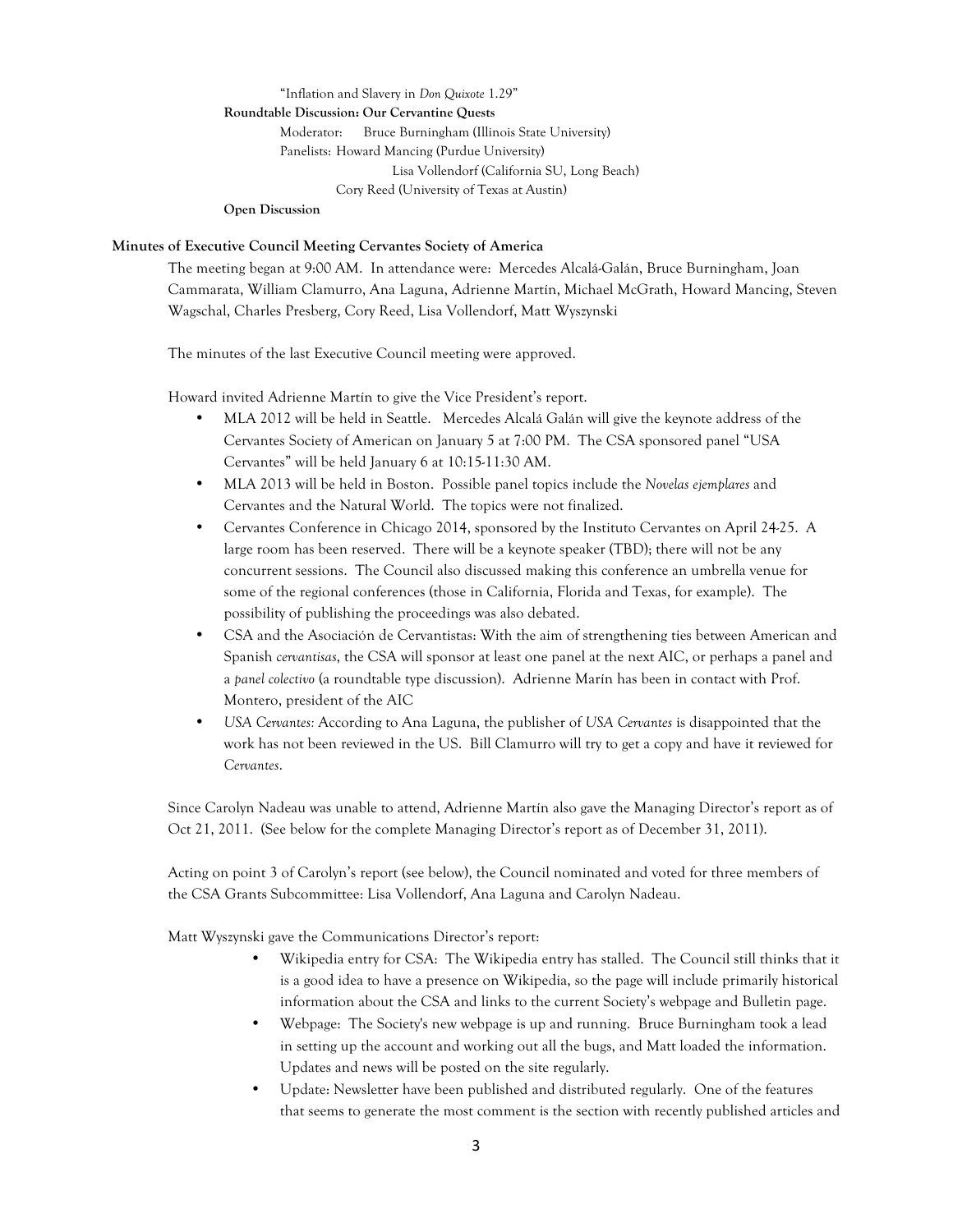presentations. As more information is disseminated through the webpage, however, the Council may decide to publish the newsletter just once per year.

• Elections process: Matt again brought to the Council's attention his reservations about having only the Communications Director serve as the only teller in CSA elections. It was suggested that the chair of the elections committee also serve as a teller. Such a change in procedure may entail changing the constitution, however. Another issue brought to Matt's attention in the last election was the lack of information about the candidates. It was unanimously decided that candidates will be given the opportunity to provide a statement that will be placed on the ballot and / or on the appropriate page of the website before elections.

Bruce Burningham, gave the Council updated information on *Cervantes*:

- Coming issue: In the coming issue, there will be 8 articles, 2 book reviews and 2 tributes to Helena Percas de Ponsetti published. The number should go to the printer by November 1 and be in the mail at the beginning of December.
- Submission reports: For 2010 (from August until the end of the year) there were 19 submissions, from which 4 were accepted, 7 were rejected as revise/resubmit and 8 were rejected outright. That constitutes an acceptance rate of 21%. For 2011 there were 28 submissions (and several resubmissions) as well as 4 invited articles. Of these, 9 were accepted (4 of the 9 were resubmissions), 4 were rejected as revise/resubmit, 8 were rejected outright and 7 are pending. This constitutes an acceptance rate of 23.8% for new submissions.
- Luis Murillo Award: The 2011 winner will be announce in Spring, 2012. All articles published during the year will be eligible for the award, and the jury will be composed of 5 members of the editorial board. The logistics of the awards ceremony were discussed, but the details were left pending. The Council voted unanimously that a small cash prize be attached to the award-\$250 for the 2011 winner. Howard will write Luis a note regarding the Award.
- There will be a special cluster for Spring 2012 on Cognitive Cervantes. Depending on the number of articles received and accepted, other articles may also appear in the issue. The deadline for submission has been extended to November 30. The issue should be ready by mid-May.
- Target Article and Responses for Fall 2012: Bruce would like to invite a Spanish scholar to write a target article for the spring, 2013 issue. American scholars will then write short response papers. The Council members will nominate possible candidates for the target article by November 1.
- Update on the PDF Project: Conversion of past issues to pdf format continues with the help of Bruce's editorial assistant Esteban Touma. They have received copies of almost all old issues. The pdf are still being archived and accessed through H-Net site.
- Book Review Policy: Bruce suggested that the book review policy be changed. Currently, only books concerned with Cervantes are reviewed. Bruce, with the concurrence of Bill Clamurro, would like to include reviews of books that might b of interest to Cervantes scholars. The motion was approved. Bill mentioned he would also like to publish a listing of "Books of Interest" which would not be full reviews but perhaps contain just short blurbs.
- CSA Facebook Page: Bruce mentioned that many other professional literary societies have FaceBook pages as a way to keep members and other informed of their activities. The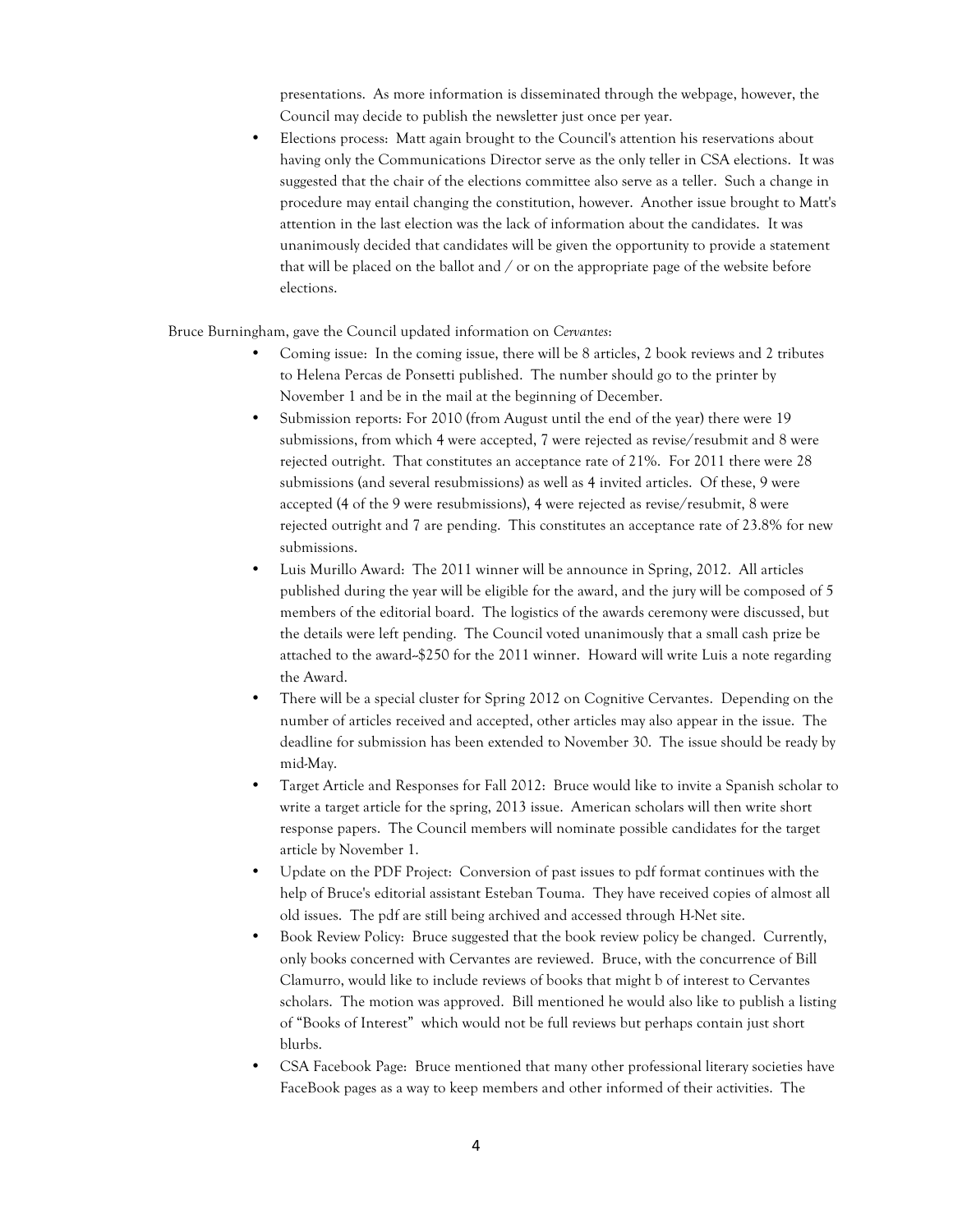Council suggested that Bruce and Matt look into the possibility of using FaceBook for the CSA.

- House Style for Cervantes: Bruce would like to make some slight changes to the house style of the bulletin. His suggestions were approved by the Council and Bruce will post a new style sheet on the Cervantes journal's website.
- Surplus issues of Cervantes: After the change in editorship of the journal from Tom Lathrop to Bruce, there were many back issues of recent numbers. Ten copies of each were kept in case of need, the rest will be recycled.

#### Committees:

- Texas Cervantes Symposium (Cory Reed): Cory presented several points for the Council to consider regarding the Texas Cervantes Symposium: should it be annual? The Council decided that it should. In 2011 there was no call for papers, but in 2012 there will be a general call for submissions. Finally, there was discussion on changing the venue of the TCS every year, following the model of the California and Florida Symposia, but it was decided that the logistics involved in moving the TCS and trying to coordinate that with the Executive Council's meeting at the Wizard Academy would be too complicated. For the time being, the TCS will be held at U Texas, Austin.
- Cervantes Hall of Fame (Mike McGrath): The committee (Ana Laguna, Mike McGrath and Charles Presberg) articulated their ideas for a Cervantes Hall of Fame. To be nominated, candidate should have a record of distinction in promoting appreciation and understanding of the life and works of Miguel de Cervantes. A nominating committee that consists of three members of the Executive Council shall nominate no more than 5 nominees. The Executive Council chooses two nominees (at least 1 living) for induction into the CSA Hall of Fame. The induction ceremony will take place at the MLA convention (or other suitable venue). After much discussion, the name that will be used will be the Cervantes Society of America Academy of Distinction.
- Elections (Charles Presberg): Mercedes Alcalá-Galán was nominated and voted to be the new chair of the elections committee. The slate of possible candidates for the next round of elections was discussed. Charles will contact possible candidates to see if they are interested in presenting themselves for election. The slate will be finalized by mid-November with the elections completed by the end of the year. The term for these candidates will be January 2012 through December 2014.

Under New Business, Howard made several announcements:

- Astrana Marín reprint may be forthcoming sometime in 2015-2017.
- Ex-Officio members: The idea of various past officers serving in a ex-officio capacity was discussed. The consensus was that the past president should serve ex-officio after his/her term has expired, but such a change would probably imply a change in the CSA constitution. The motion was tabled for further consideration.
- Ana Laguna made a brief presentation about establishing a website dedicated to the pedagogical aims of Cervantes scholars. She and Bill Clamurro will work together to further develop this idea.
- Recognition of Roy Williams and Wizard Academy: Once again, the Executive Council expressed its appreciation to Roy Williams for allowing the CSA to use the Wizard Academy facilities.

The meeting adjourned at 12:00 PM.

## **Managing Director's Report 2011 as of Dec 31, 2011**

**Membership** Individual members: 264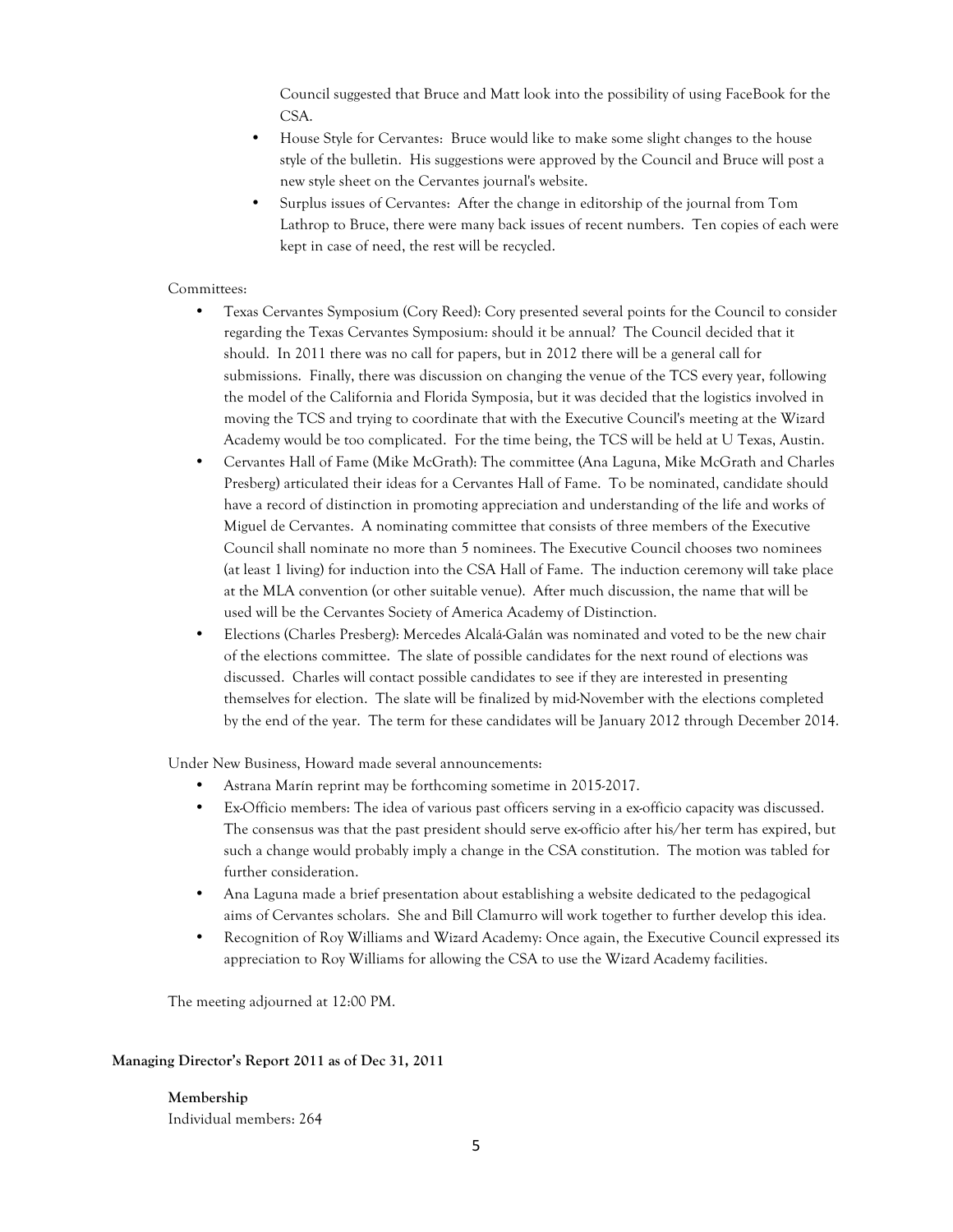# Institutional members: 190

# **Income in 2011**

| Savings brought forward    |                             |             |             |
|----------------------------|-----------------------------|-------------|-------------|
| (from 12/2010):            | \$16,281.55                 |             |             |
| Interest earned:           | \$24.42                     |             |             |
| <b>Balance in Savings:</b> |                             |             | \$16,305.97 |
| Checking brought forward   |                             |             |             |
| (from 12/2010)             |                             | \$21,689.76 |             |
| Income in 2011:            |                             |             |             |
| Subscriptions              | \$19,241.62                 |             |             |
| Royalties                  | \$435.82                    |             |             |
| Gifts                      | \$25.00                     |             |             |
| Total Income in '11        |                             | \$19,702.44 |             |
| Total Gross Income:        |                             | \$41,392.20 |             |
| Expenses in 2011           |                             |             |             |
| *Publishing (Vol. 31.1)    | \$3,671.25                  |             |             |
| Additional mailing         | \$113.26                    |             |             |
| Annual meeting             | \$577.09                    |             |             |
|                            | Key note honorarium ('11)   | \$500.00    |             |
|                            | ** Key note expenses        | \$77.09     |             |
| Grants                     | \$1,500.00                  |             |             |
|                            | Florida Symposium           | \$1,000.00  |             |
|                            | "Reimagining Don Quixote"   |             |             |
|                            | exhibit, Grabhorn Institute | \$500.00    |             |
| CSA website                | \$585.50                    |             |             |
| Miscellaneous              | \$103.73                    |             |             |
| Refund/cancelation         | \$60.00                     |             |             |
| Wire fee                   | \$11.00                     |             |             |
| Office supplies            | \$32.73                     |             |             |
| Total Expenditure in '11:  |                             | \$6,550.83  |             |
| Balance in checking:       |                             | \$34,841.37 | \$34,841.37 |
| <b>Total CSA assets</b>    |                             |             | \$51,147.34 |

\* CSA has not yet paid for 31.2. (estimated \$3800, includes additional mailing)

\*\* Unusually low, speaker was local, but these reduced expenses gave us options for additional grant support.

## **Managing director notes:**

1. Overall the CSA is in good fiscal shape.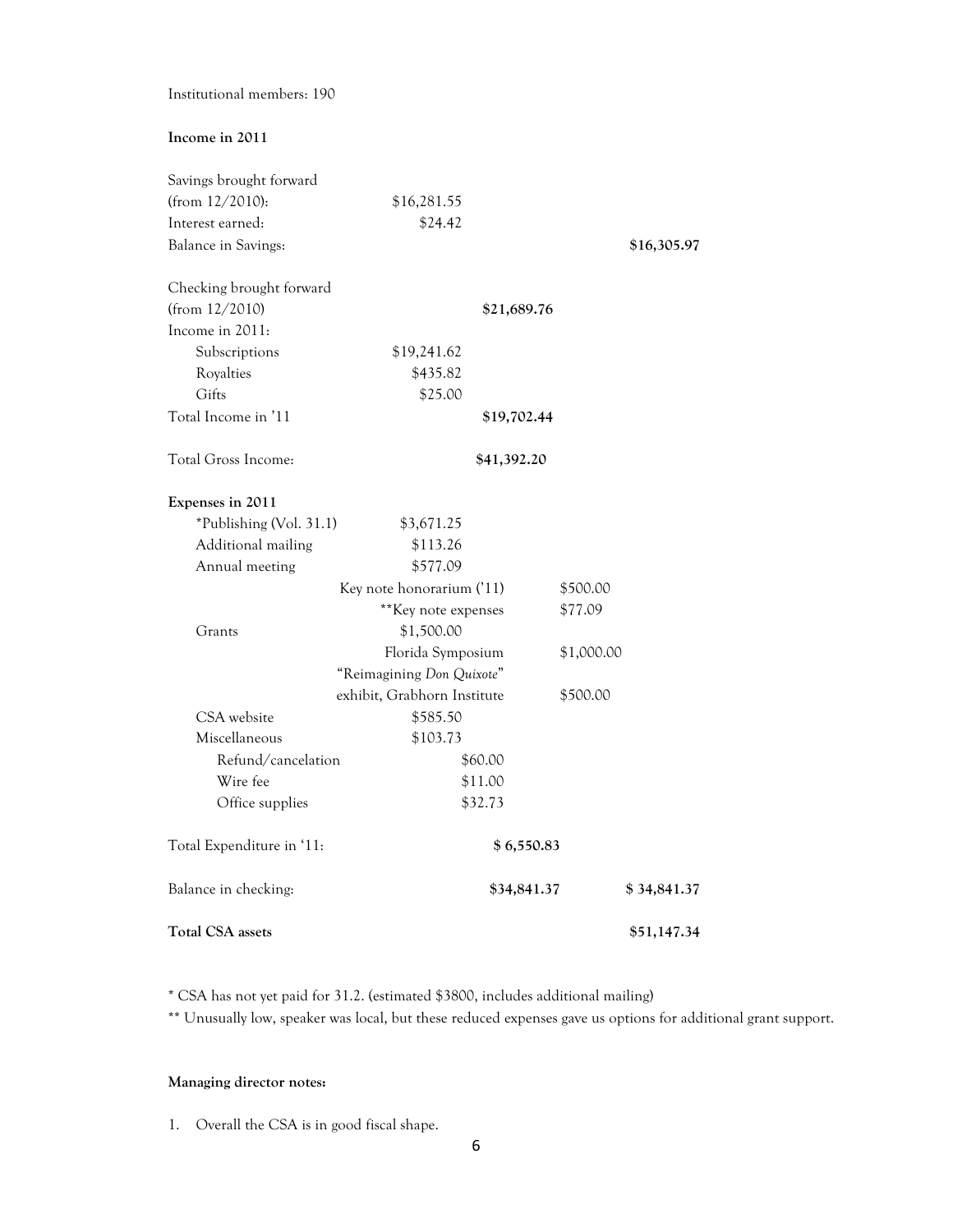# 2. Membership.

In 2011 the CSA consists of 264 individual members, 23 more than last year. The subscriptions for individual numbers have fluctuated between 250 and 264 over the past five years, and this year the CSA has its biggest individual membership ever. Good news! Regarding institutional membership, in 2011 the CSA has 190 members. Over the past five years, subscriptions have been steadily dropping (271 in 2007, 226 in 2008, 208 in 2009, 199 in 2010, 190 in 2011). I suspect this is a result of both institutional budget cuts and free access to our online version.

3. Managing Director will be out of USA until 7/2012. I will be directing Illinois Wesleyan's Barcelona program this spring and will not be regularly processing checks between late December and early July. I will continue to regularly process paypal payments but for members who prefer to pay with checks, please hold your 2012 membership dues until July. Thanks, Carolyn